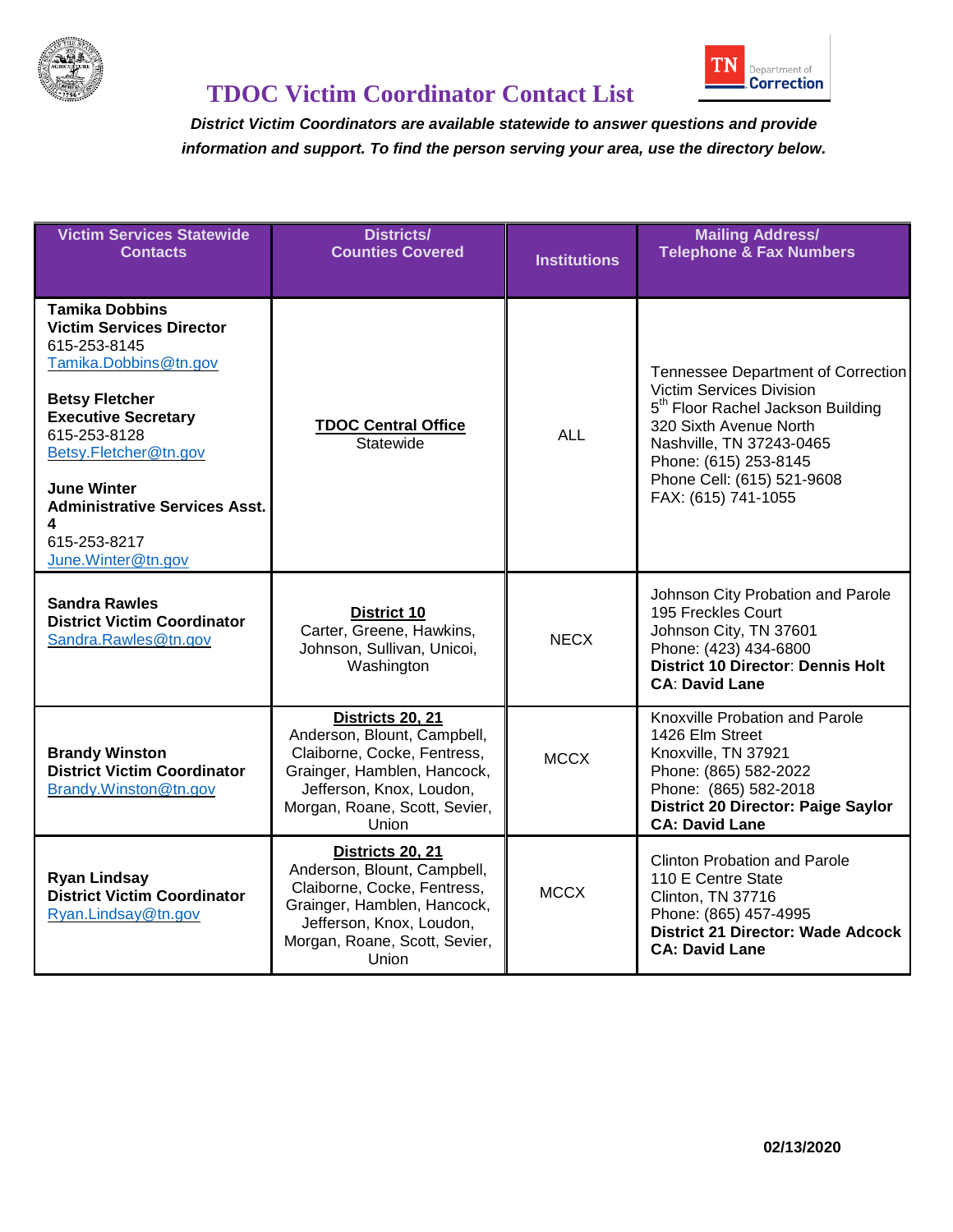

# **TDOC Victim Coordinator Contact List**

| <b>Victim Services Statewide</b><br><b>Contacts</b>                                                                                                                                | <b>Districts/</b><br><b>Counties Covered</b>                                                                                                                                     | <b>Institutions</b>                               | <b>Mailing</b><br><b>Address/</b><br><b>Telephone</b><br>& Fax<br><b>Numbers</b>                                                                                                                                 |
|------------------------------------------------------------------------------------------------------------------------------------------------------------------------------------|----------------------------------------------------------------------------------------------------------------------------------------------------------------------------------|---------------------------------------------------|------------------------------------------------------------------------------------------------------------------------------------------------------------------------------------------------------------------|
| <b>Paris Wilson</b><br><b>District Victim Coordinator</b><br>Paris. Wilson @tn.gov                                                                                                 | Districts 20, 21<br>Anderson, Blount, Campbell,<br>Claiborne, Cocke, Fentress,<br>Grainger, Hamblen, Hancock,<br>Jefferson, Knox, Loudon, Morgan,<br>Roane, Scott, Sevier, Union | <b>MCCX</b>                                       | Maryville Probation and<br>Parole<br>304 Home Avenue<br>Maryville, TN 37804<br>Phone: (865) 981-2360,<br>ext. 125<br><b>District 21 Director:</b><br><b>Wade Adcock</b><br><b>CA: David Lane</b>                 |
| <b>Kevin Karas</b><br><b>District Victim coordinator</b><br>Kevin.Karas@tn.gov                                                                                                     | <b>District 30</b><br>Bradley, Bledsoe, Marion,<br>McMinn, Meigs, Monroe, Rhea<br>Polk, Sequatchie, Dekalb, Grundy,<br>Hamilton, Van Buren, Warren                               | <b>BCCX</b>                                       | Chattanooga Probation<br>and Parole<br>6112 Shallowford Road<br>Chattanooga, TN 37421<br>Phone: (423) 634-4662<br><b>District 30 Director:</b><br><b>David Dodson</b><br><b>CA: Jacqueline Williams</b>          |
| <b>Allyson Frasier</b><br><b>District Victim Coordinator</b><br>Allyson.Frasier@tn.gov<br><b>Bridget Cornwell</b><br><b>District Victim Coordinator</b><br>Bridget.Cornwell@tn.gov | District 31<br>Clay, Cumberland, DeKalb,<br>Jackson, Macon, Overton,<br>Pickett, Putnam, Smith, Trousdale, White                                                                 | <b>BCCX</b>                                       | Cookeville Probation and<br>Parole<br>442 Neal Street, East<br>Cookeville, TN 38501<br>Phone: (931) 646-5854<br><b>District 31 Director:</b><br><b>Matthew Panter</b><br><b>CA: Jacqueline Williams</b>          |
| <b>Fayona Pitts</b><br><b>District Victim Coordinator</b><br>Fayona.Pitts@tn.gov                                                                                                   | Districts 40<br>Davidson                                                                                                                                                         | <b>DSNF</b><br>RMSI<br><b>TPFW</b><br><b>TTCC</b> | Nashville (South)<br><b>Probation and Parole</b><br>220 Blanton<br>Avenue<br>Nashville,<br>TN 37210<br>Phone: (615) 253-7400<br><b>Districts 40 Director:</b><br><b>Niresha Atkins</b><br><b>CA: Deana Davis</b> |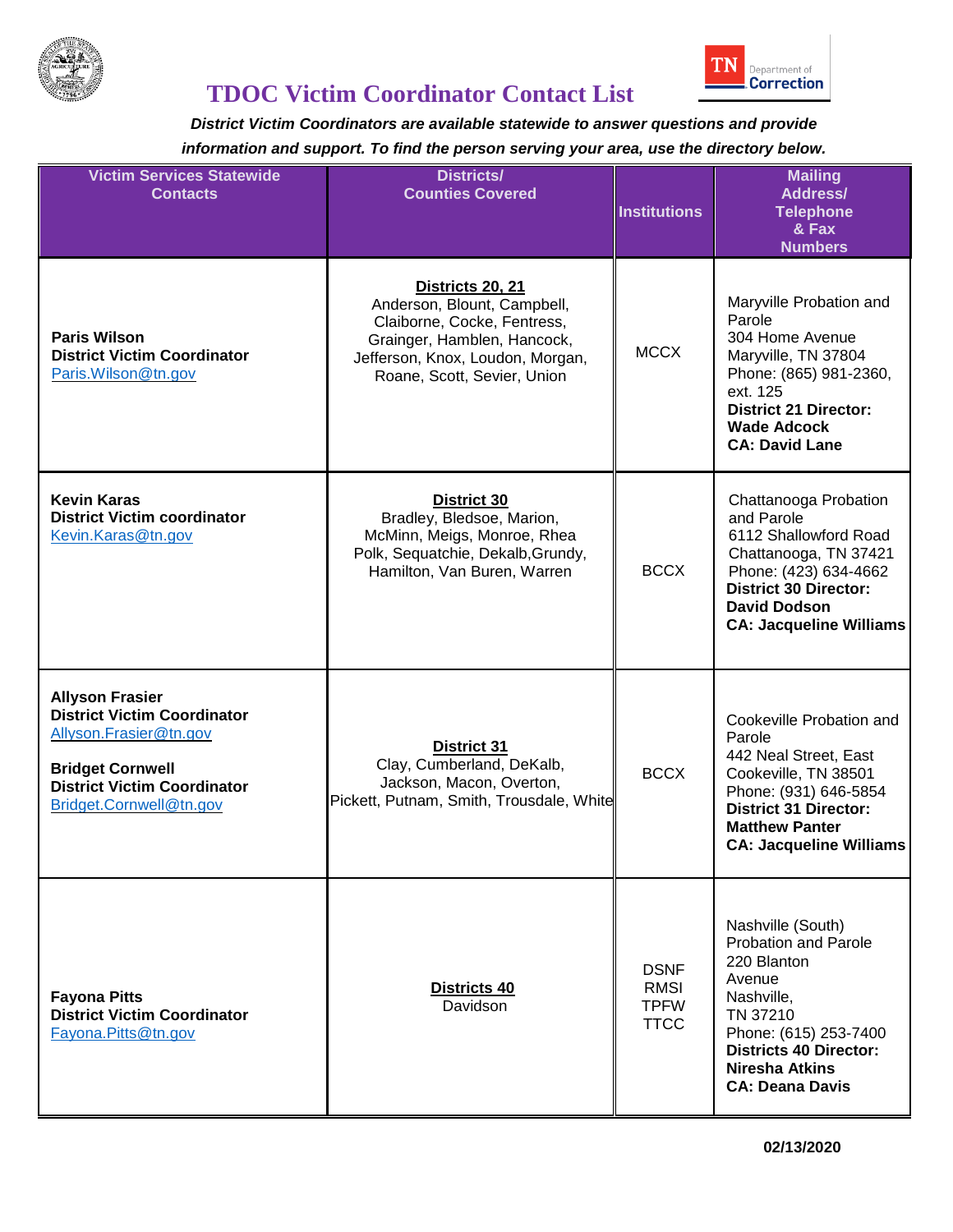

## **TDOC Victim Coordinator Contact List**

| <b>Victim Services Statewide</b><br><b>Contacts</b>                                    | Districts/<br><b>Counties Covered</b>                                                                                           | <b>Institutions</b>                                      | <b>Mailing</b><br><b>Address/</b><br><b>Telephone</b><br>& Fax<br><b>Numbers</b>                                                                                                                                                          |
|----------------------------------------------------------------------------------------|---------------------------------------------------------------------------------------------------------------------------------|----------------------------------------------------------|-------------------------------------------------------------------------------------------------------------------------------------------------------------------------------------------------------------------------------------------|
| <b>Christa Rogers</b><br><b>District Victim Coordinator</b><br>Christa.Rogers@tn.gov   | <b>District 41 Davidson</b>                                                                                                     | <b>DSNF</b><br><b>RMSI</b><br><b>TPFW</b><br><b>TTCC</b> | Nashville (East)<br><b>Probation and Parole</b><br>212 Pavilion Blvd.<br>Nashville, TN 37243<br>Phone: (615) 253-2859<br>Phone: (615) 253-4771<br><b>District 41 Director:</b><br><b>Elizabeth Gentzler</b><br><b>CA: Susan Siedentop</b> |
| <b>Ashley Andrews</b><br><b>District Victim Coordinator</b><br>Ashley.K.Andrews@tn.gov | <b>District 50</b><br>Bedford, Cannon, Chester, Coffee,<br>Fayette, Giles,<br>Franklin, Lincoln, Marshall, Moore,<br>Rutherford | <b>SCCF</b>                                              | Tullahoma Probation and<br>Parole<br>630 Wilson Avenue<br>Tullahoma, TN 37388<br>(931) 454-1915, ext. 110<br><b>District 50 Director:</b><br>Joshua T. Graham<br><b>CA: Dena Davis</b>                                                    |
| <b>Kiara Corder</b><br><b>District Victim Coordinator</b><br>Kiara.Corder@tn.gov       | <b>District 50</b><br>Bedford, Cannon, Coffee, Chester;<br>Fayette<br>Franklin, Lincoln, Marshall, Moore,<br>Rutherford         | <b>SCCF</b>                                              | Murfreesboro Probation<br>and Parole<br>1711 Old Fork Parkway,<br>Suite C<br>Murfreesboro, TN 37129<br>Phone: (615) 907-9346<br>Phone: (615) 907-9354<br>District Director: Joshua<br>T. Graham<br><b>CA: Dena Davis</b>                  |
| <b>Crystal Gray</b><br><b>District Victim Coordinator</b><br>Crystal.Gray@tn.gov       | <b>District 51</b><br>Giles, Hickman, Lawrence, Lewis,<br>Marshall, Maury, Perry, Wayne,<br>Williamson                          | <b>SCCF</b>                                              | Columbia Probation and<br>Parole<br>2506 Pillow Drive<br>Columbia, TN 38401<br>Phone: (931) 490-6474<br>District 51 Director: Ian<br><b>McCarty</b><br><b>CA: Dena Davis</b>                                                              |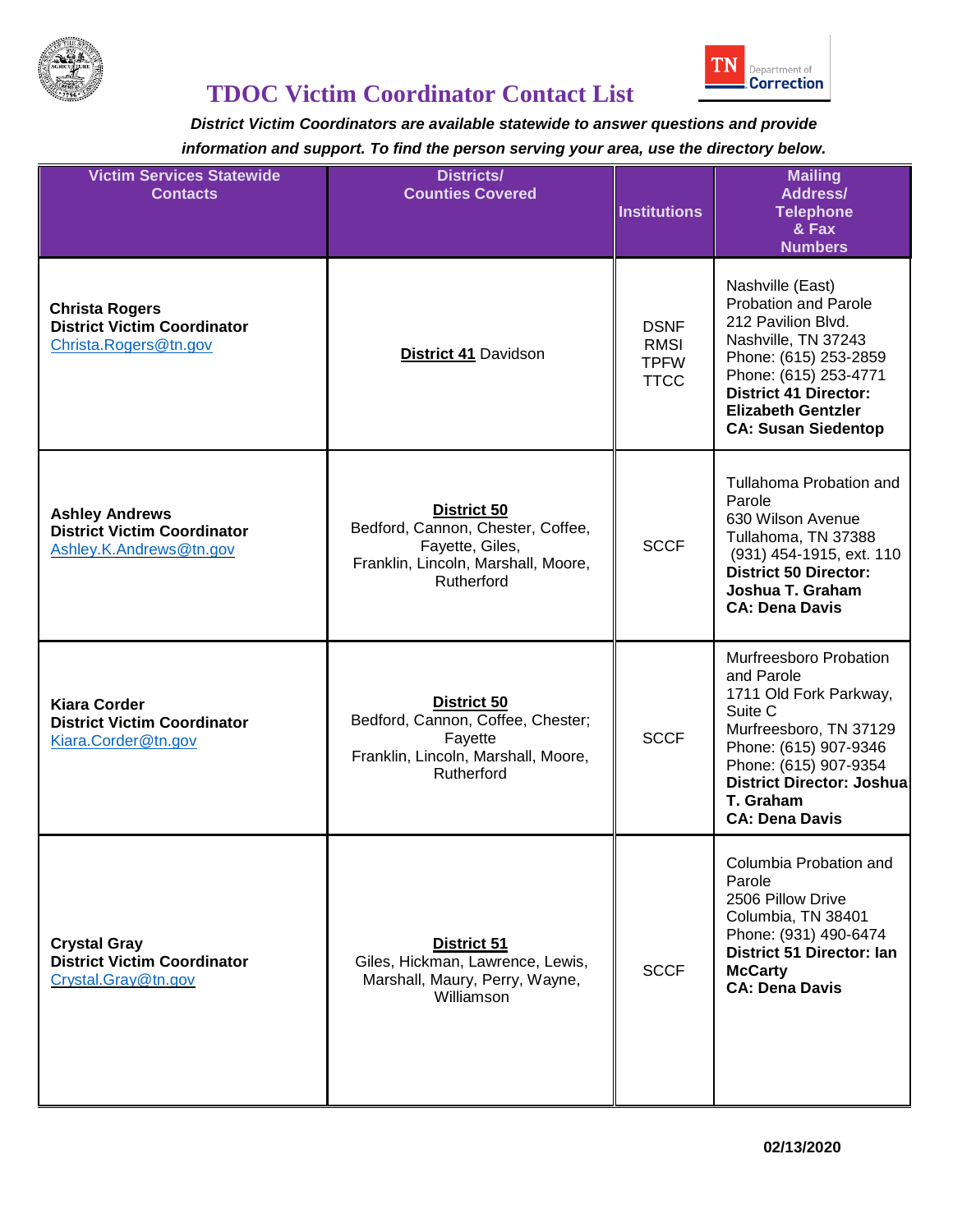



| <b>Victim Services Statewide</b><br><b>Contacts</b>                                                                                                                              | <b>Districts/</b><br><b>Counties Covered</b>                                                                                                                             | <b>Institutions</b>                       | <b>Mailing</b><br><b>Address/</b><br><b>Telephone</b><br>& Fax<br><b>Numbers</b>                                                                                                                                                                                                                                                          |
|----------------------------------------------------------------------------------------------------------------------------------------------------------------------------------|--------------------------------------------------------------------------------------------------------------------------------------------------------------------------|-------------------------------------------|-------------------------------------------------------------------------------------------------------------------------------------------------------------------------------------------------------------------------------------------------------------------------------------------------------------------------------------------|
| <b>Keyana Henning</b><br><b>District Victim Coordinator</b><br>Keyana.Kenning@tn.gov<br><b>Felicia Campbell</b><br><b>District Victim Coordinator</b><br>Felicia.Campbell@tn.gov | District 60<br>Chester, Fayette, Hardeman,<br>Haywood, Madison, McNairy, Tipton                                                                                          | <b>HCCF</b><br><b>WCFA</b>                | Jackson Probation and<br>Parole<br>1661 Hollywood Drive<br>Jackson, TN 38305<br>Phone: (731) 984-9802<br>Phone: (731) 984-9864<br>State Mobile: (731)<br>234.2848<br><b>District 60 Director:</b><br><b>Maryetta Rudd</b><br><b>CA: Joe Williams</b>                                                                                      |
| <b>Frances Andrews</b><br><b>District Victim Coordinator</b><br>Frances.Andrews@tn.gov                                                                                           | <b>District 61</b><br>Benton, Carroll, Crockett,<br>Decatur, Dyer, Gibson, Hardin,<br>Henderson, Henry, Lake,<br>Lauderdale, Madison, McNairy,<br>Obion, Tipton, Weakley | <b>NWCX</b><br><b>WTSP</b>                | Lexington Probation and<br>Parole<br>16245 Hwy 22 North<br>Wildersville, TN<br>38388<br>Phone:<br>(731) 968-1696<br><b>District 61 Director:</b><br><b>Nancy G. Richardson</b><br><b>CA: Joe Williams</b>                                                                                                                                 |
| <b>Vickie Dowery</b><br><b>District Victim Coordinator</b><br>Vickie.Dowery@tn.gov                                                                                               | Districts 70, 71, 72 Shelby                                                                                                                                              | <b>MLTC</b><br><b>SCCJ</b><br><b>SCCC</b> | Memphis Probation and<br>Parole<br>2584 Overton Crossing<br>Memphis, TN 38127<br>Phone: (901) 354-3701<br>Phone: (901) 354-3743<br><b>District 70 Director:</b><br><b>Veronica Leavy</b><br><b>District 71 Director:</b><br><b>Niresha M. Atkins</b><br><b>District 72 Director:</b><br><b>Carol A. Mathes</b><br><b>CA: Joe Williams</b> |
| <b>Rebecca Cross</b><br><b>District Victim Coordinator</b><br>Rebecca.Cross@tn.gov                                                                                               | <b>District 80</b><br>Montgomery                                                                                                                                         | <b>TPFW</b><br><b>RMSI</b><br><b>DSNF</b> | <b>Clarksville Probation and</b><br>Parole<br>100 New Providence Blvd,<br>Suite A<br>Clarksville, TN 37042<br>Phone: (931) 503-3124<br>District 80 Director: Paul<br>"David" Deavers<br><b>CA: Dena Davis</b>                                                                                                                             |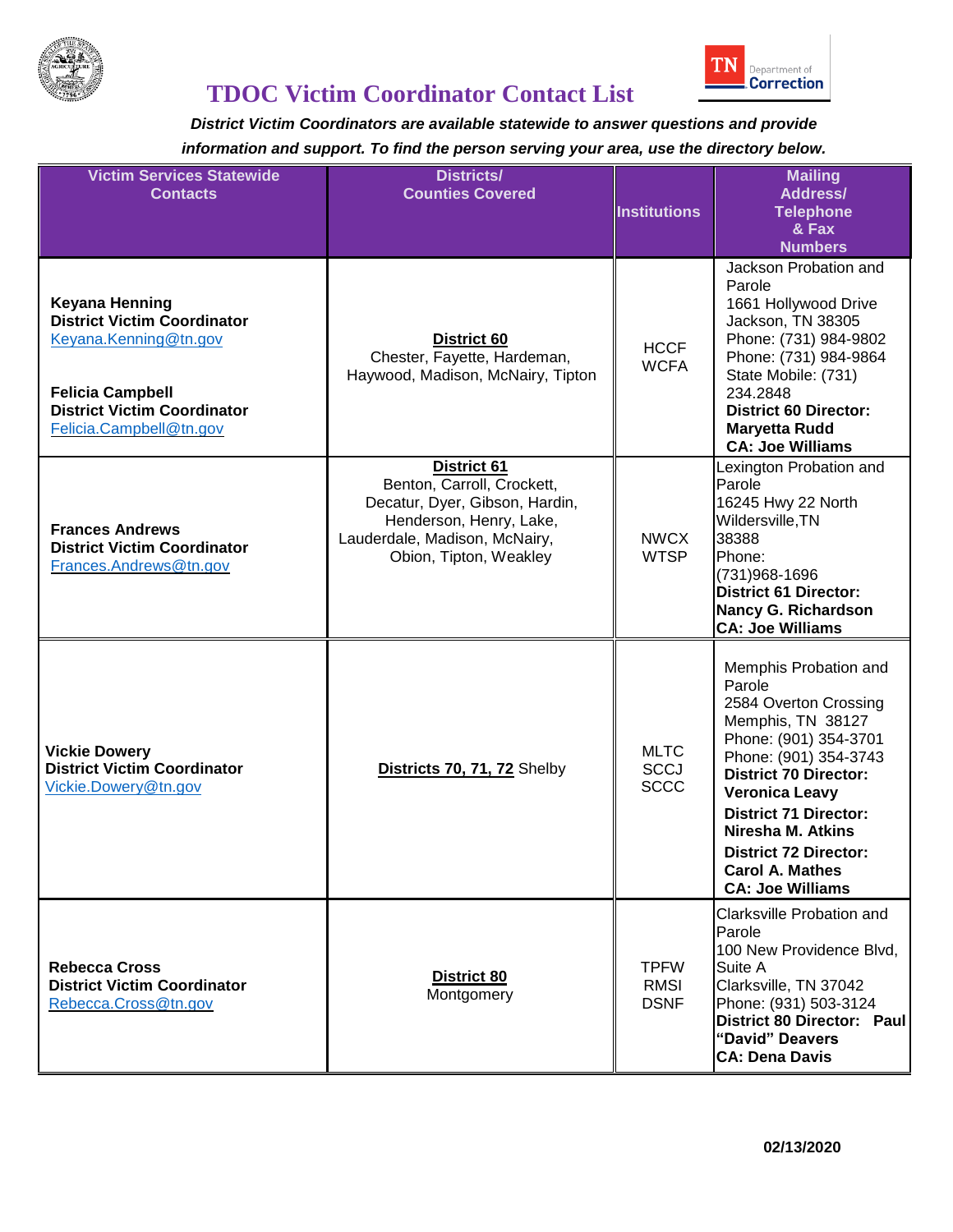

# **TDOC Victim Coordinator Contact List**

| <b>Victim Services Statewide</b><br><b>Contacts</b>                                                                                                                                                                | <b>Districts/</b><br><b>Counties Covered</b>                     | <b>Institutions</b>                       | <b>Mailing</b><br><b>Address/</b><br><b>Telephone</b><br>& Fax<br><b>Numbers</b>                                                                                                                                                                                             |
|--------------------------------------------------------------------------------------------------------------------------------------------------------------------------------------------------------------------|------------------------------------------------------------------|-------------------------------------------|------------------------------------------------------------------------------------------------------------------------------------------------------------------------------------------------------------------------------------------------------------------------------|
| Teresa "Terri" Y. Geas<br><b>District Victim Coordinator</b><br>Teresa.Y.Geas@tn.gov                                                                                                                               | District 80<br>Cheatham, Dickson, Houston,<br>Humphreys, Stewart | <b>TCIX</b>                               | Humphrey County Court<br>House<br>100 North Court Square,<br><b>Room 108</b><br>Waverly, TN 37185<br>Phone: (615) 428-4446<br><b>District 80 Director: Paul</b><br>"David" Deavers<br><b>CA: Dena Davis</b>                                                                  |
| <b>Jaleesa Gaston</b><br><b>District Victim Coordinator</b><br>Jaleesa.Gaston@tn.gov                                                                                                                               | <b>District 81</b><br>Robertson, Sumner, Wilson                  | <b>TPFW</b><br><b>RMSI</b><br><b>DSNF</b> | <b>Gallatin Probation and Parole</b><br>Office<br>425 South Water Street<br>Gallatin, TN 37066<br>Phone: (615) 451-5808<br><b>District 81 Director:</b><br><b>Amanda Martinez</b><br><b>CA: Dena Davis</b>                                                                   |
| <b>Mary Grey</b><br><b>Facility Victim Coordinator (main)</b><br>423-881-3251<br>Mary.L.Grey@tn.gov<br>Susan Garrett (backup)<br><b>Facility Victim Coordinator</b><br>Susan.W.Garrett@tn.gov                      | <b>TDOC FACILITY</b>                                             | <b>BCCX</b>                               | <b>Bledsoe County Correctional</b><br>Complex<br>1045 Horsehead Road<br>Pikeville, TN 37367<br>Phone: (423) 881-3251<br>Fax: (423) 881-4226<br><b>Warden: Kenneth</b><br><b>Hutchinson</b><br><b>Prison CA: Darren Settles</b><br><b>Rehab CA: Sara Hodges</b>               |
| <b>John Starnes</b><br><b>Facility Victim Coordinator</b><br>423-727-7387 x1150<br>John.D.Starnes@tn.gov<br><b>Angel Dixon</b><br><b>Facility Victim Coordinator</b><br>423-727-7387 x1169<br>Angel.Y.Dixon@tn.gov | <b>TDOC FACILITY</b>                                             | <b>NECX</b>                               | Northeast Correctional<br>Complex - Main<br>P.O. Box 5000<br>Mountain City, TN 37683-<br>5000<br>Phone: (423) 727-7387<br>Fax: (423) 727-5415<br><b>Warden: Bert Boyd</b><br><b>Prison CA: Darren Settles</b><br><b>Rehab CA: Sara Hodges</b>                                |
| <b>Keith Townsend</b><br><b>Facility Victim Coordinator</b><br>423-346-1300 x1503<br>Keith.E.Townsend@tn.gov                                                                                                       | <b>TDOC FACILITY</b>                                             | <b>MCCX</b>                               | Morgan County Correctional<br>Complex<br>541 Wayne Cotton Morgan<br><b>Drive</b><br>P.O. Box 2000<br>Wartburg, TN 37887<br>Phone: (423) 346-1300<br>Fax: (423) 346-7821<br><b>Warden: Michael Parris</b><br><b>Prison CA: Darren Settles</b><br><b>Rehab CA: Sara Hodges</b> |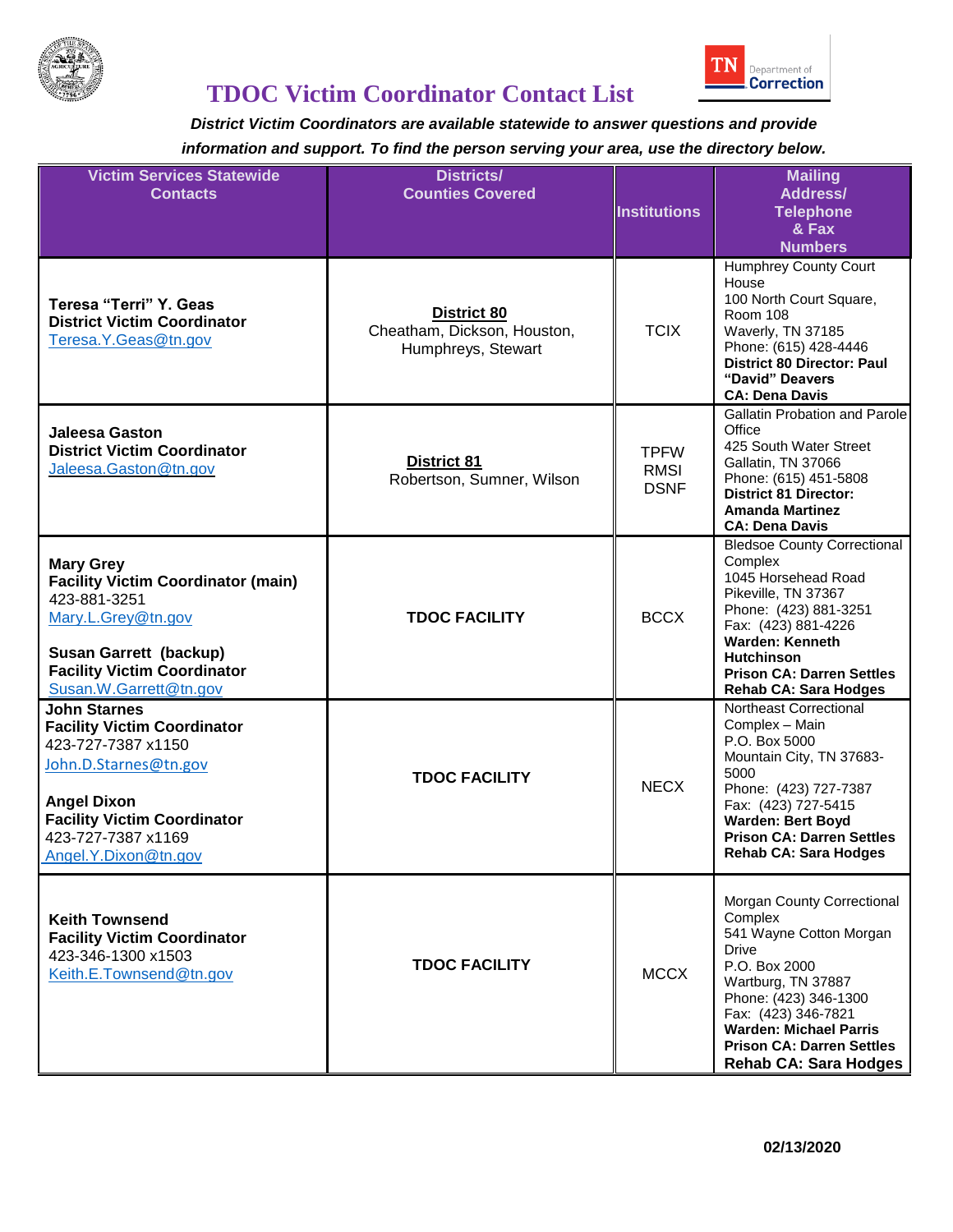



| <b>Victim Services Statewide</b><br><b>Contacts</b>                                                                                                                                                                      | <b>Districts/</b><br><b>Counties Covered</b> | <b>Institutions</b> | <b>Mailing</b><br><b>Address/</b><br><b>Telephone</b><br>& Fax<br><b>Numbers</b>                                                                                                                                                                                                                                                                      |
|--------------------------------------------------------------------------------------------------------------------------------------------------------------------------------------------------------------------------|----------------------------------------------|---------------------|-------------------------------------------------------------------------------------------------------------------------------------------------------------------------------------------------------------------------------------------------------------------------------------------------------------------------------------------------------|
| <b>Elizabeth Greenwood</b><br><b>Facility Victim Coordinator</b><br>901-531-1843<br>Elizabeth.1.Greenwood@tn.gov<br><b>Julian Wright</b><br><b>Facility Victim Coordinator</b><br>901-531-1912<br>Julian.N.Wright@tn.gov | <b>TDOC FACILITY</b>                         | <b>MLTC</b>         | Mark H. Luttrell Transitional<br>Center<br>6000 State Road<br>Memphis, TN 38134-7697<br>Phone: (901) 372-2080<br>Fax: (901) 372-0469<br><b>Superintendent: Taurean</b><br>James<br><b>Prison CA: Vacant</b><br><b>Rehab CA: April Buckner</b>                                                                                                         |
| Lori Gaggley<br><b>Facility Victim Coordinator</b><br>731-254-0864<br>Lori.Gaggley@corecivic.com<br><b>Janette Chearis</b><br><b>Facility Victim Coordinator</b><br>731-254-0864<br>Jeanette.Chearis@corecivic.com       | <b>CORECIVIC FACILITY</b>                    | <b>WCFA</b>         | <b>Whiteville Correctional</b><br>Facility<br>P.O. Box 679<br>Whiteville, TN 38075<br>Phone: (731) 254-9400<br>Fax: (731) 254-9407<br><b>Warden: Avril Chapman</b><br>Prison CA: John Fisher<br><b>Rehab CA: April Buckner</b>                                                                                                                        |
| <b>Kather Hayes</b><br><b>Facility Victim Coordinator</b><br>Kather.Hayes@tn.gov                                                                                                                                         | <b>TDOC FACILITY</b>                         | <b>WTRC</b>         | Women's Therapeutic<br><b>Residential Center- Site 1</b><br>480 Green Chapel Road<br>P.O. Box 1150<br>Henning, Tennessee 38041<br>(Lauderdale County)<br>(731) 738-5044<br><b>Warden: Trinity Minter</b><br><b>Prison CA: Vacant</b><br><b>Rehab CA: April Buckner</b><br><b>West Tennessee State</b><br>Penitentiary-Site 2<br>480 Green Chapel Road |
| <b>Evelyn Binkley</b><br><b>Facility Victim Coordinator</b><br>731-738-5044 x2284<br>Evelyn.M.Binkley@tn.gov                                                                                                             | <b>TDOC FACILITY</b>                         | <b>WTSP</b>         | P.O. Box 1150<br>Henning, Tennessee 38041<br>(Lauderdale County)<br>(731) 738-5044<br>Warden: Jonathan Lebo<br><b>Prison CA: Vacant</b><br><b>Rehab CA: April Buckner</b>                                                                                                                                                                             |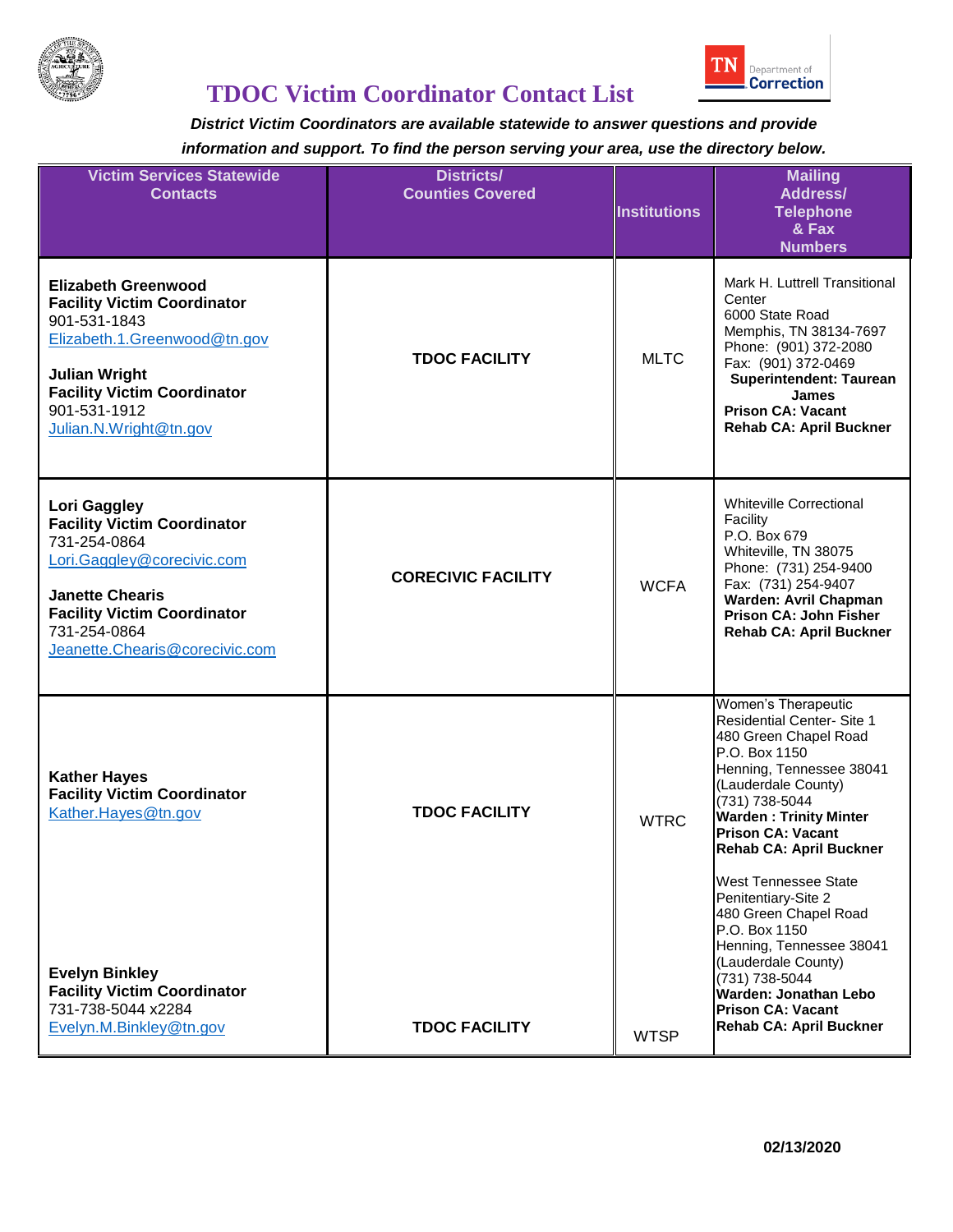



| <b>Dena Bottoms</b><br><b>Facility Victim Coordinator</b><br>731-253-5048<br>Dena.S.Bottoms@tn.gov                                                                                                                                           | <b>TDOC FACILITY</b>      | <b>NWCX</b>   | Northwest Correctional<br>Complex<br>960 State Route 212<br>Tiptonville, TN 38079<br>Phone: (731)253-5000<br>Fax: (731) 253-5150<br><b>Warden: Shawn Phillips</b><br><b>Prison CA: Vacant</b><br><b>Rehab CA: April Buckner</b>                                          |
|----------------------------------------------------------------------------------------------------------------------------------------------------------------------------------------------------------------------------------------------|---------------------------|---------------|--------------------------------------------------------------------------------------------------------------------------------------------------------------------------------------------------------------------------------------------------------------------------|
| <b>Ann Marie Houston</b><br><b>Facility Victim Coordinator</b><br>731-254-6017<br>AnnMarie.Houston@corecivic.com<br><b>Tabatha Brumbelow</b><br><b>Facility Victim Coordinator</b><br>731-254-6000 x26991<br>Tabatha.Brumbelow@corecivic.com | <b>CORECIVIC FACILITY</b> | <b>HCCF</b>   | Hardeman County<br><b>Correctional Facility</b><br>P.O. Box 549<br>2520 Union Springs Road<br>Whiteville, TN 38075<br>Phone: (731) 254-6000<br>Fax: (731) 254-6060<br>Warden: Hilton Hall Jr.<br><b>Prison CA: John Fisher</b><br><b>Rehab CA: April Buckner</b>         |
| <b>Randal Runions</b><br><b>Facility Victim Coordinator</b><br>931-676-5372 x2278<br>Randal.Runions@cca.com                                                                                                                                  | <b>CORECIVIC FACILITY</b> | <b>SCCF</b>   | South Central Correctional<br>Facility<br>P.O. Box 279<br>Clifton, TN 38425-0279<br>Phone: (931) 676-5372<br>Fax: (931) 676-5104<br><b>Warden: Grady Perry</b><br>Prison CA: John Fisher<br>Rehab CA: Shaundra Davis                                                     |
| <b>Julie Weems</b><br><b>Facility Victim Coordinator</b><br>931-729-5161<br>Julie.A.Weems@tn.gov                                                                                                                                             | <b>TDOC FACILITY</b>      | <b>TCIX-M</b> | <b>Turney Center Industrial</b><br>Complex<br>1499 R. W. Moore<br>Memorial Hwy.<br>Only, TN 37140-4050<br>Phone: (931) 729-5161<br>Fax: (931) 729-9275<br><b>Warden: Kevin</b><br>Genovese<br><b>Prison CA: Kevin Myers</b><br><b>Rehab CA: Shaundra</b><br><b>Davis</b> |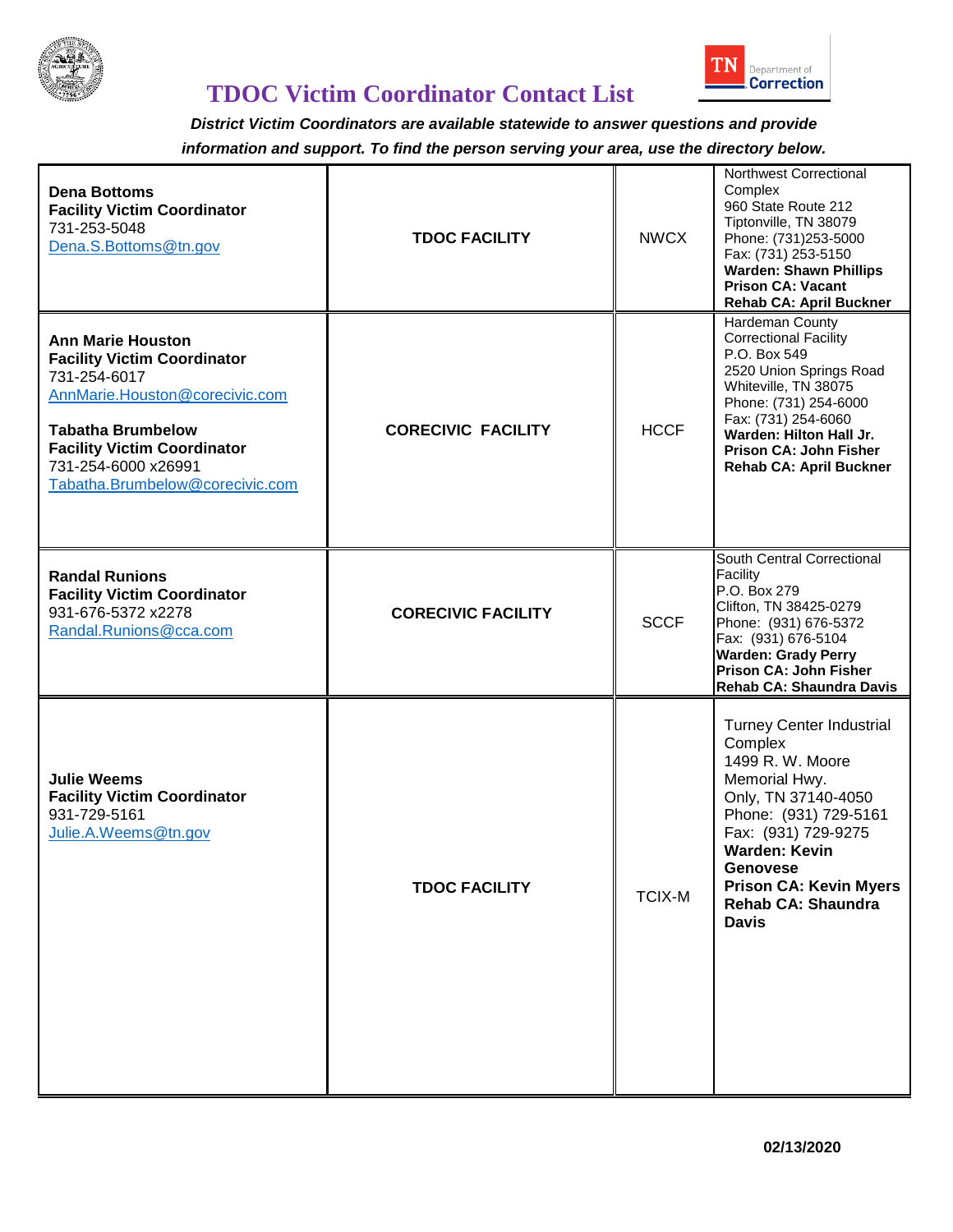

## **TDOC Victim Coordinator Contact List**

| <b>Victim Services Statewide</b><br><b>Contacts</b>                                                                                                                                                                      | <b>Districts/</b><br><b>Counties Covered</b> | <b>Institutions</b> | <b>Mailing</b><br><b>Address/</b><br><b>Telephone</b><br>& Fax<br><b>Numbers</b>                                                                                                                                                                          |
|--------------------------------------------------------------------------------------------------------------------------------------------------------------------------------------------------------------------------|----------------------------------------------|---------------------|-----------------------------------------------------------------------------------------------------------------------------------------------------------------------------------------------------------------------------------------------------------|
| <b>Bridget Gipson</b><br><b>Facility Victim Coordinator</b><br>931-676-3345 x1123<br>Bridget.E.Gipson@tn.gov<br><b>Melanie Schardt</b><br><b>Facility Victim Coordinator</b><br>931-676-3345<br>Melanie.M.Schardt@tn.gov | <b>TDOC FACILITY</b>                         | <b>TCIX-A</b>       | <b>Turney Center Industrial</b><br>Complex - Annex<br>P.O. Box 182<br>Clifton, TN 38425<br>Phone: (931) 676-3345<br>Fax: (931) 676-3350<br><b>Warden: Kevin</b><br><b>Genovese</b><br><b>Prison CA: Kevin Myers</b><br>Rehab CA: Shaundra<br><b>Davis</b> |
| <b>Ashlee Wheeler</b><br><b>Facility Victim Coordinator</b><br>615-741-1255<br>Ashlee.Wheeler@tn.gov                                                                                                                     | <b>TDOC FACILITY</b>                         | <b>TPFW</b>         | Tennessee Prison for<br>Women<br>3881 Stewarts Lane<br>Nashville, TN 37243-0468<br>Phone: (615) 741-1255<br>Fax: (615) 253-5390<br><b>Warden: Gloria Gross</b><br><b>Prison CA: Kevin Myers</b><br>Rehab CA: Shaundra<br><b>Davis</b>                     |